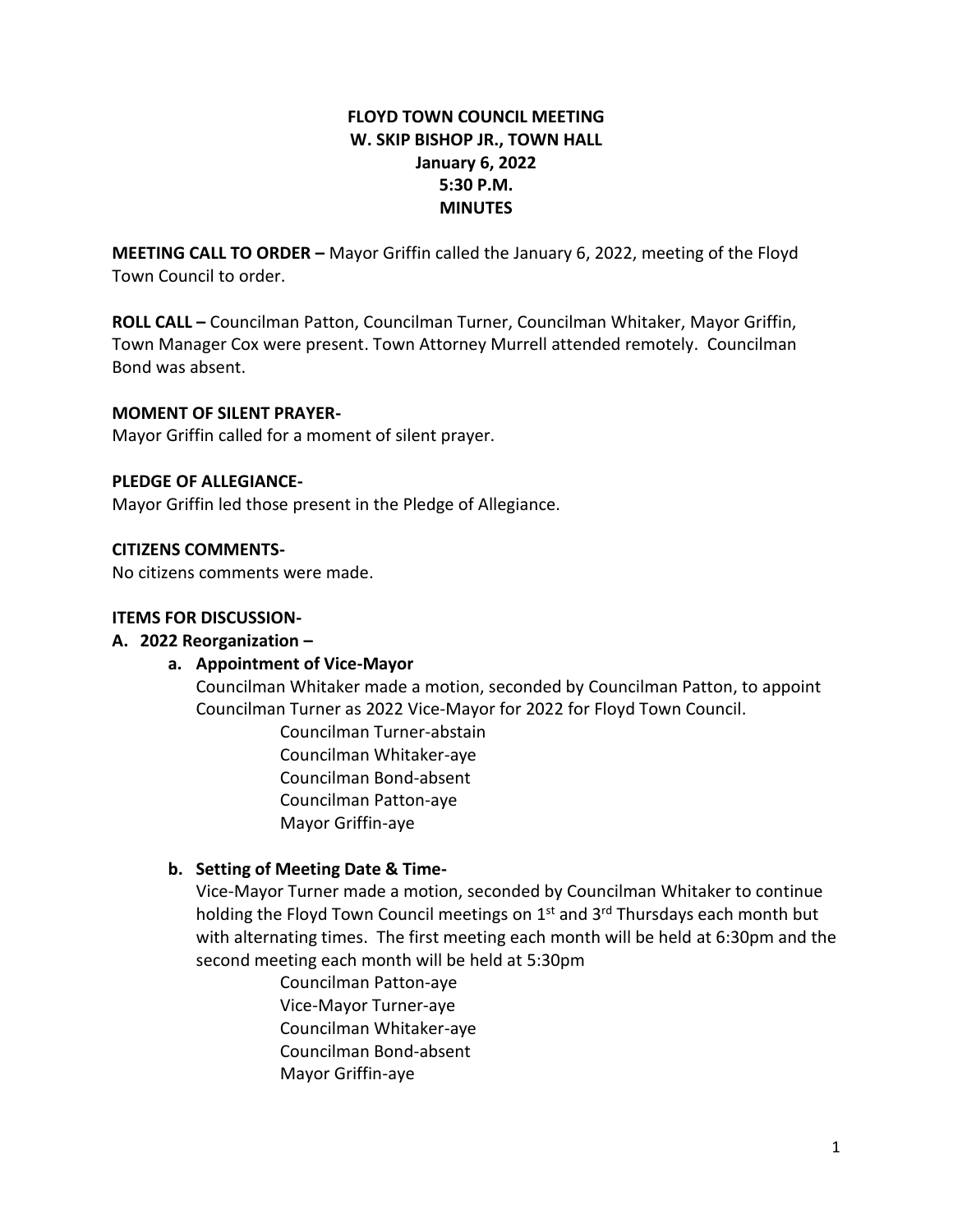c. **2022 Holiday Schedule-** The Council reviewed the holiday schedule provided. Councilman Whitaker made a motion, seconded by Vice-Mayor Turner to adopt the 2022 State of Virginia holiday schedule as presented and honor any additional days given by the Governor.

> Councilman Patton-aye Vice-Mayor Turner-aye Councilman Whitaker-aye Councilman Bond-absent Mayor Griffin-aye

## **B. Consent Calendar**

Council members reviewed the December minutes provided in their packets. Councilman Whitaker motioned to approve minutes and Councilman Patton second to approve Minutes as follows - Minutes approved as presented - December  $2^{nd}$ , December 28<sup>th</sup>, December 29<sup>th</sup>. Correction to 12/16/21 minutes includes addition: Vice-Mayor Patton fully supports public schools. December 16, 2021 Minutes approved with corrections.

> Councilman Patton-aye Vice Mayor Turner-aye Councilman Whitaker-aye Councilman Bond-absent Mayor Griffin-aye

# **ITEMS FOR DISCUSSION/ACTION-**

# **C. Town Hall Renovation Update – Thompson & Litton**

Barry Collier, AIA of Thompson & Litton attended remotely and gave a PowerPoint presentation with updates on Project Bids. Only two firms submitted Bids, Thor Construction and R.L. Price Construction.

- R. L. Price was approximately 15% less on their bid: \$751,700 which includes \$730,000 base quote + additional alternatives.
	- Additional Alternative 1 includes new HVAC for Town Hall \$16,500
	- Additional Alternative 2 includes Improve basement finishes \$5,200
- Bids are good until February 15, 2022.
- Lowest Bid is approximately twice as much as budgeted. Cost of materials and labor primary reason for high bids.
- Minimal Project Requirements for ADA Compliance site improvements: parking lot and grading, accessible entry, and accessible bathrooms.
- Best location and most cost effective for egress is rear entrance.
- Mike Maslaney, Project Manager for the project will talk to Floyd County Building Inspector, Mark Bolt to find out what options are required to meet Building and ADA Code.
- Due to budget and the complexity of the project, Council discussed if they could make decision by February 15, 2022 deadline.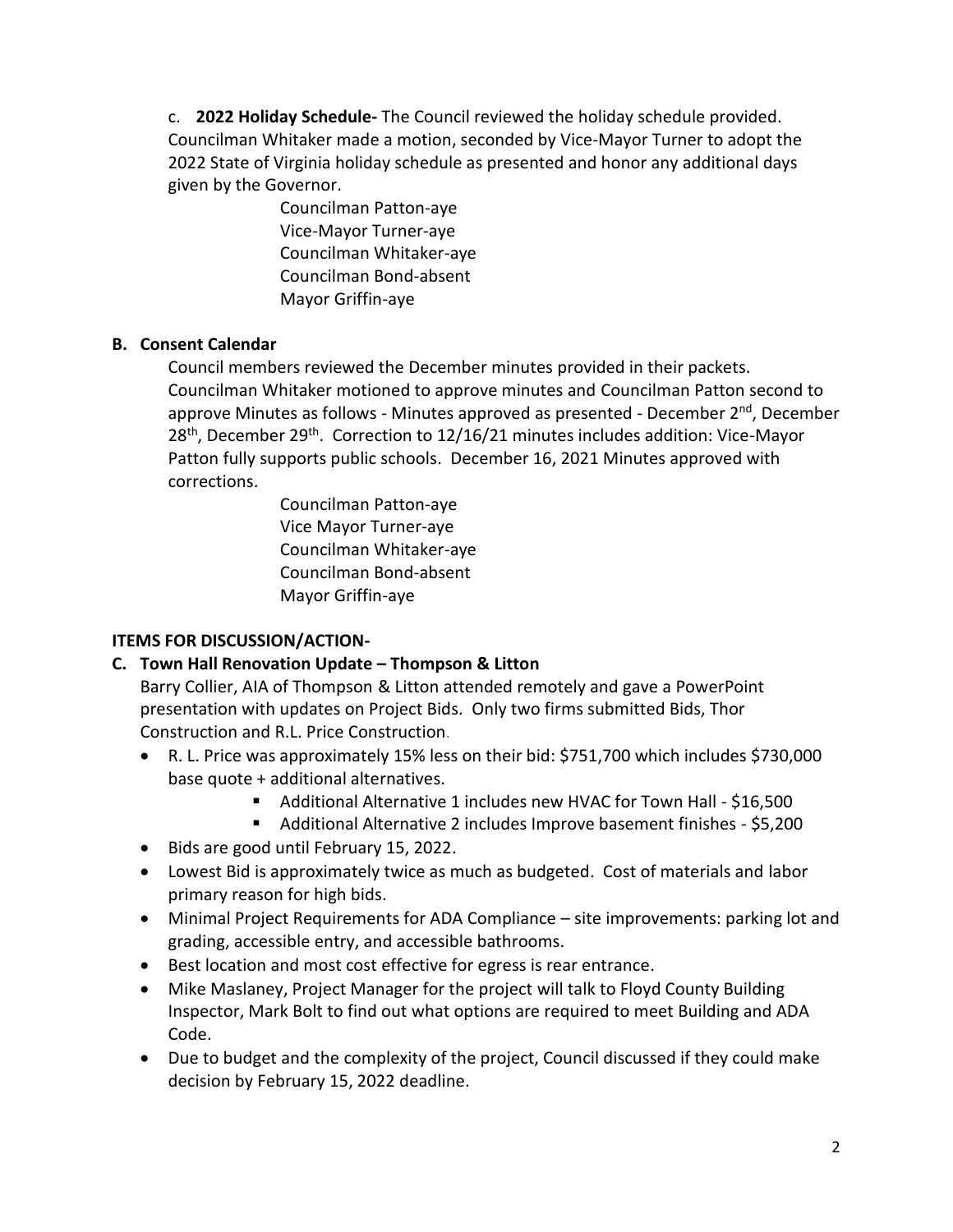Vice-Mayor Turner motioned to reject the bids for the Town Hall Renovations; Councilman Patton seconded the motion.

> Councilman Patton-aye Vice-Mayor Turner-aye Councilman Whitaker-aye Councilman Bond-absent Mayor Griffin-aye

## **D. Warren G Lineberry Park Use Permit**

Floyd CARE submitted a request for Warren G Lineberry Park Use Permit to host the Juneteenth Celebration event from 1 – 4 pm on Saturday, June 18, 2022.

Councilman Whitaker made a motion, seconded by Councilman Patton, to approve the Juneteenth Use Permit set for Saturday, June 18, 2022.

> Councilman Patton--aye Vice-Mayor Turner—aye Councilman Whitaker—aye Councilman Bond-absent Mayor Griffin—aye

### **TOWN MANAGER'S REPORT-**

Town Manager Cox informed the Councilmembers of the Conflicts of Interest training were all completed by December 31, 2021, deadline and they would not have to complete this training for two years.

### **OTHER**

Councilman Patton reported the need to appoint a second member to the New River Valley Regional Commission for a two-year term.

Vice-Mayor Turner made a motion appointing Mayor Griffin as the elected official to the New River Valley Regional Commission and appoint Councilman Patton to the rotating position. Appointments will take place when dates are confirmed. Councilman Whitaker seconded the motion.

> Councilman Patton—abstain Vice-Mayor Turner—aye Councilman Whitaker—aye Councilman Bond-absent Mayor Griffin—abstain

Mayor Griffin reported there are no updates to on the lawsuit at this time. Mayor Griffin asked if there were any updates on the staff holiday dinner. Councilman Patton stated he does not have an update at this time.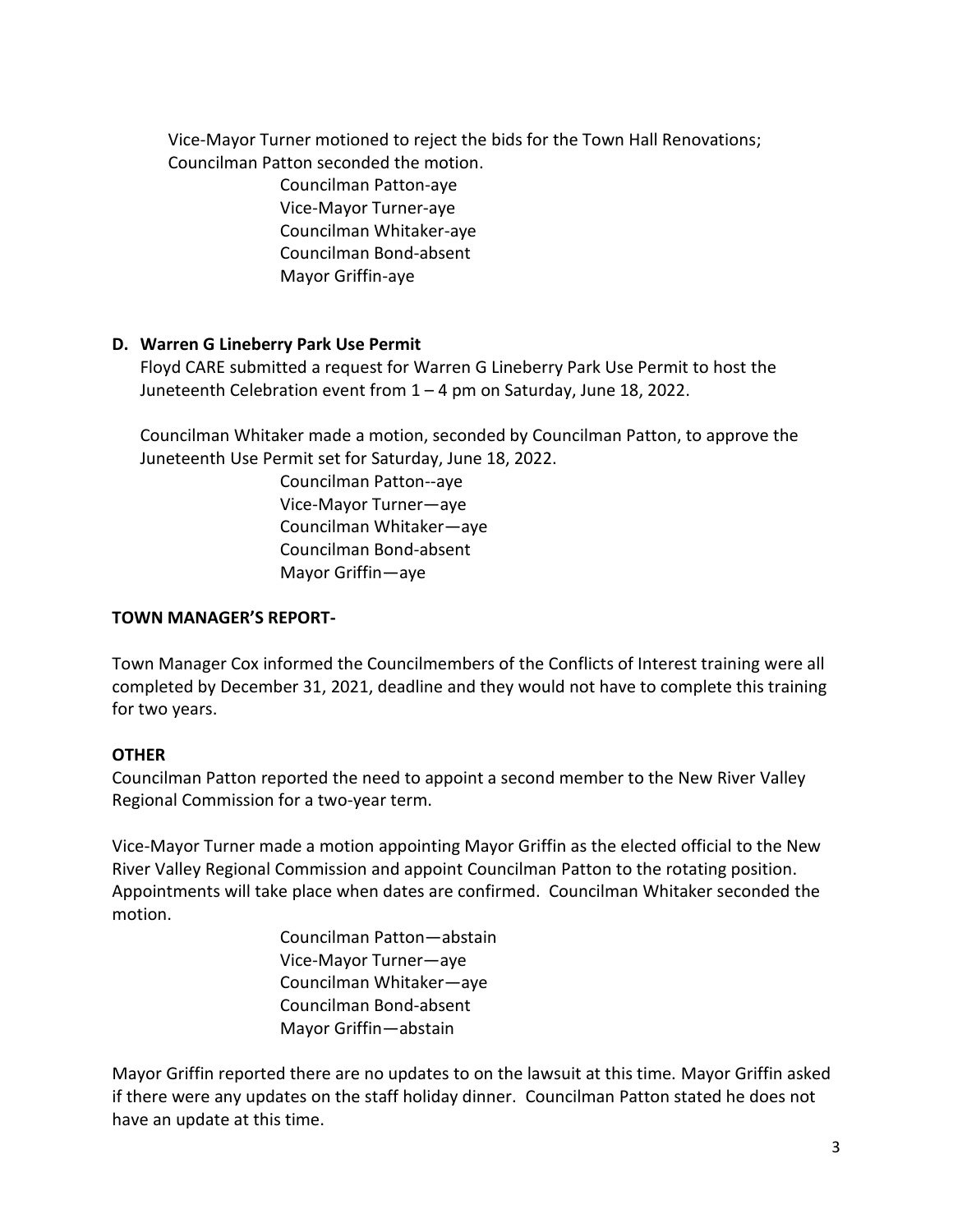### **CLOSED SESSION-**

Councilman Patton made a motion, seconded by Councilman Whitaker, to go into closed session for interviews of the Town Manager position and review of resumes under Section 2.2- 3711, Paragraph A. Section 1, Discussion, consideration, or interviews of prospective candidates for employment: assignment, promotion, performance, demotion, salaries, disciplining, or resignation of specific public officers, appointees, or employees of any public body.

> Councilman Patton—aye Vice-Mayor Turner—aye Councilman Whitaker—aye Councilman Bond-absent Mayor Griffin—aye

Councilman Patton made a motion, seconded by Councilman Whitaker, and unanimously carried; it was resolved to come out of closed session.

> Councilman Patton—aye Vice-Mayor Turner—aye Councilman Whitaker—aye Councilman Bond-absent Mayor Griffin—aye

### **CERTIFICATION RESOLUTION**

WHEREAS, this Council convened in a closed meeting on this date pursuant to an affirmative recorded vote on the motion to close the meeting to discuss §2.2-3711 A.1., interviews of the Town Manager position and review of resumes, of the Virginia Freedom of Information Act;

WHEREAS, Section 2.2-3712 of the Code of Virginia requires a certification by the Council that such closed meeting was conducted in conformity with Virginia law;

NOW, THEREFORE, BE IT RESOLVED that the Council hereby certifies that, to the best of each member's knowledge (1) only public business matters lawfully exempted from open meeting requirements under the Virginia Freedom of Information Act were heard, discussed or considered in the closed meeting to which this certification applies; and (2) only such public business matters as were identified in the motion by which the closed meeting was convened were heard, discussed or considered in the meeting to which this certification applies.

> Councilman Patton-aye Vice-Mayor Turner—aye Councilman Whitaker—aye Councilman Bond—absent Mayor Griffin—aye

This Certification Resolution was adopted.